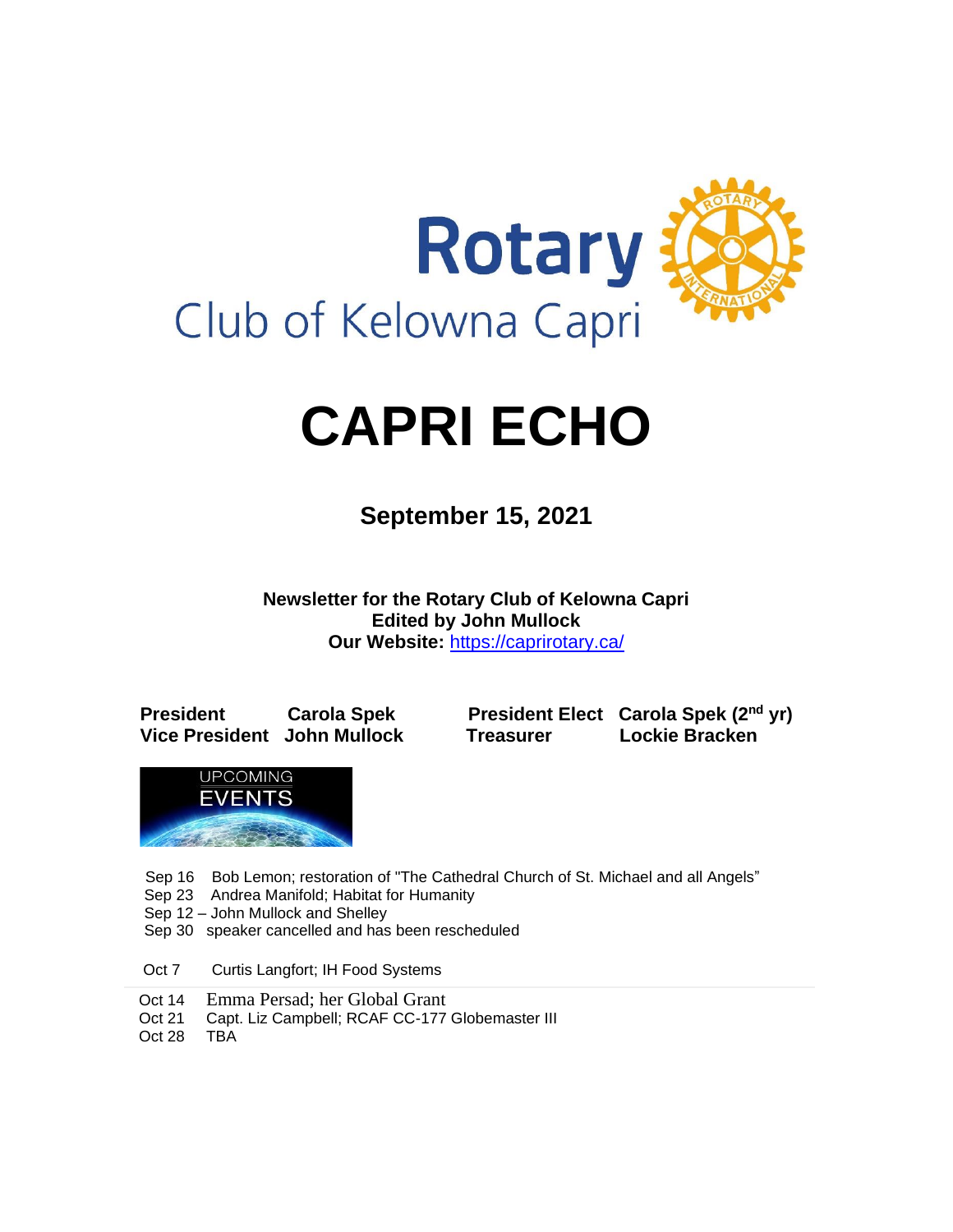

# **SERVE TO CHANGE LIVES**

# **LAST WEEK'S ZOOM MEETING**



[www.dropbox.com/t/J45bCWGqUnGGJ16f](http://www.dropbox.com/t/J45bCWGqUnGGJ16f)



**Due to Covid 19. We** are asking protesters to work from home and destroy their own property....

**SIGNS SIGNS EVERYWHERE THERE'S SIGNS**

**During labor,** the pain is so great that a woman... can almost imagine what a man feels like when he has a cold.

Red meat is not bad for you Fuzzy green meat is bad for you.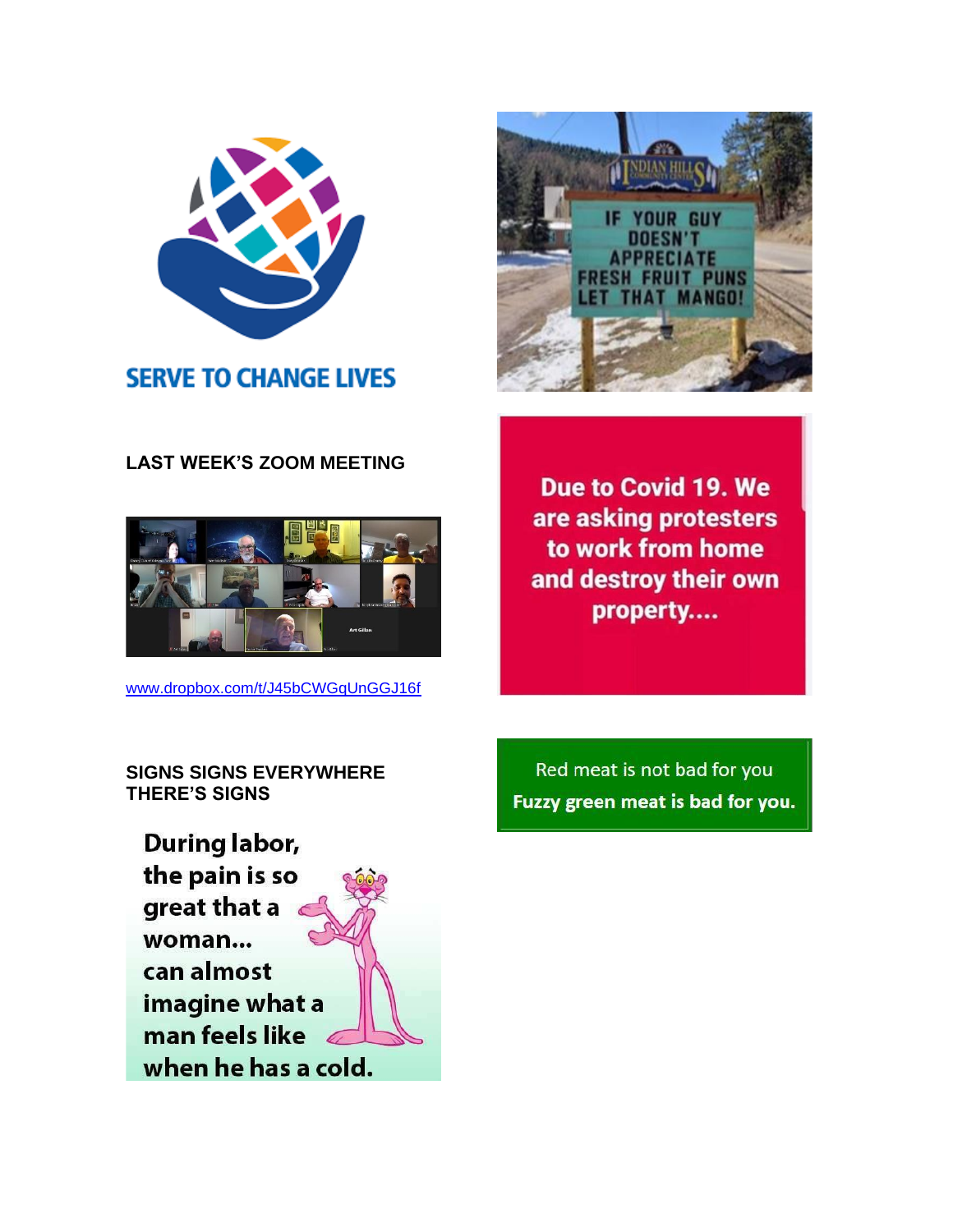



**The October 2nd 'Singing for Supper' Food Drive** will be a great experience, and it is supported by the Rotary Centre for the Arts with a live performance by local high school jazz bands.

We will be at the Kelowna Superstore from 9am – 3pm!

#### **I have made a new schedule**. Please

confirm your shift or let me know if you like to be added to the list.

#### **Saturday October 2, 2021**

| $9:00$ am $-11:00$ am Peter $-$ Bob $-$ Art |                                               |
|---------------------------------------------|-----------------------------------------------|
|                                             | 11:00 am $-$ 1:00 pm Lockie $-$ Mike $-$ John |
|                                             | 1:00 pm $-$ 3:00 pm Ron $-$ Tony - Carola     |

Please follow Covid Guidelines.

#### **Foundation Moment**

#### **What is a Major Donor and Arch Klumph Society Member?**

**Major Donor** – The Rotary Foundation recognizes individuals or couples whose combined giving reaches US\$10,000, regardless of the gift designation. This recognition level can be achieved only through personal contributions. Major Donors may elect to receive a crystal recognition piece and pin(s) commemorating the gift at each new recognition level. Since Rotary's Major Donor recognition began there have been over 30,000 Major Donors.

**Arch Klumph Society – Donors whose** cumulative gifts total US\$250,000 or more are recognized as Arch Klumph Society members. Recognition includes an induction ceremony and your picture and biography in the Arch Klumph Society interactive gallery at the Rotary International headquarters in Evanston, Illinois, USA. Members also receive invitations to society events, along with membership pins and crystals that commemorate their giving level. Since the society's creation in 2004, there have been over 700 Arch Klumph Society members.

#### **Are you interested in becoming a Major Donor or AKS member?**

-----------------------------------------------------



Mocking duck checking out Ron's kayak to see best way to tip it over.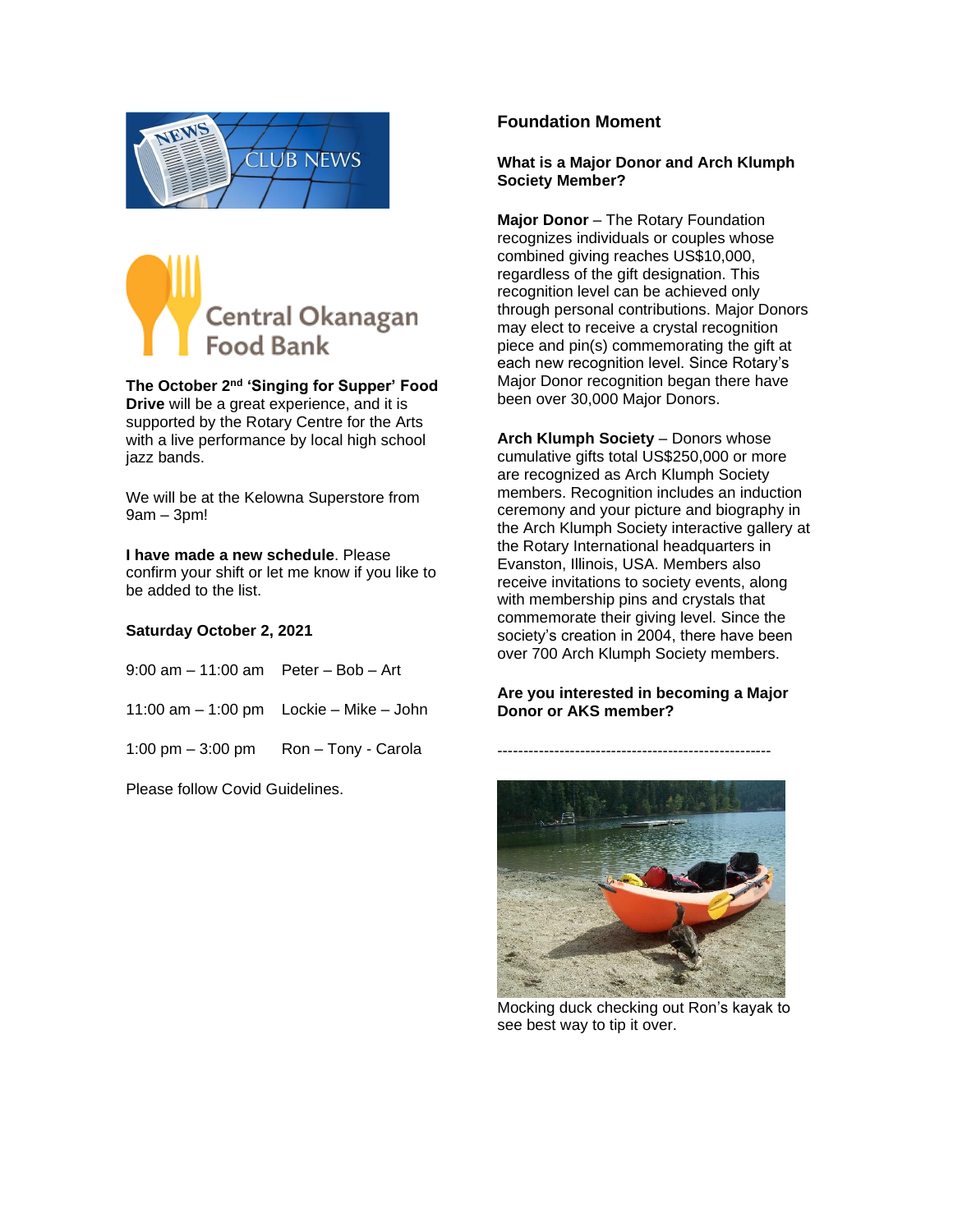

A new presentation is being worked on to show to other Rotary clubs this Fall. Meanwhile, Lockie has returned from Saskatchewan and is actively promoting the placement of Peace Poles in two community gardens.



Our Rotary colleague Norm Letnick has been asked to lead the 2021 Kelowna run and he needs our help.

He has started this year's virtual run with \$100 donation and will raise his contribution up to \$1000 to match our highest donation. Together we can assist to fulfill Terry's mission and service to many in our community.

To donate directly to Norm's campaign please go to

<http://www.terryfox.ca/NormLetnick>

For more information or to order a t-shirt please contact Norm at [nletnick@gmail.com.](mailto:nletnick@gmail.com) To register yourself or enter your own team please go to [www.terryfox.org](http://www.terryfox.org/)



**World Peace Day – Tuesday, September 21, 2021 –** plans are underway to dedicate Adolph's bench and plaque that day.

#### **Rotary District 5060 Website –**

Rotarians need to make a habit of visiting this site on a regular basis.

<https://portal.clubrunner.ca/50005>

#### **Rotary District Videos**

[https://vimeo.com/rotary5060/video](https://vimeo.com/rotary5060/videos)[s](https://vimeo.com/rotary5060/videos)

There are new video Zoom recordings uploaded to the district Vimeo page frequently for your viewing pleasure.

# **THIS WEEK'S REGULAR MEETING**



Thursday, September 16, 2021 at 7 pm.

As in the previous year, there will be a social period from 6:45 to 7 pm.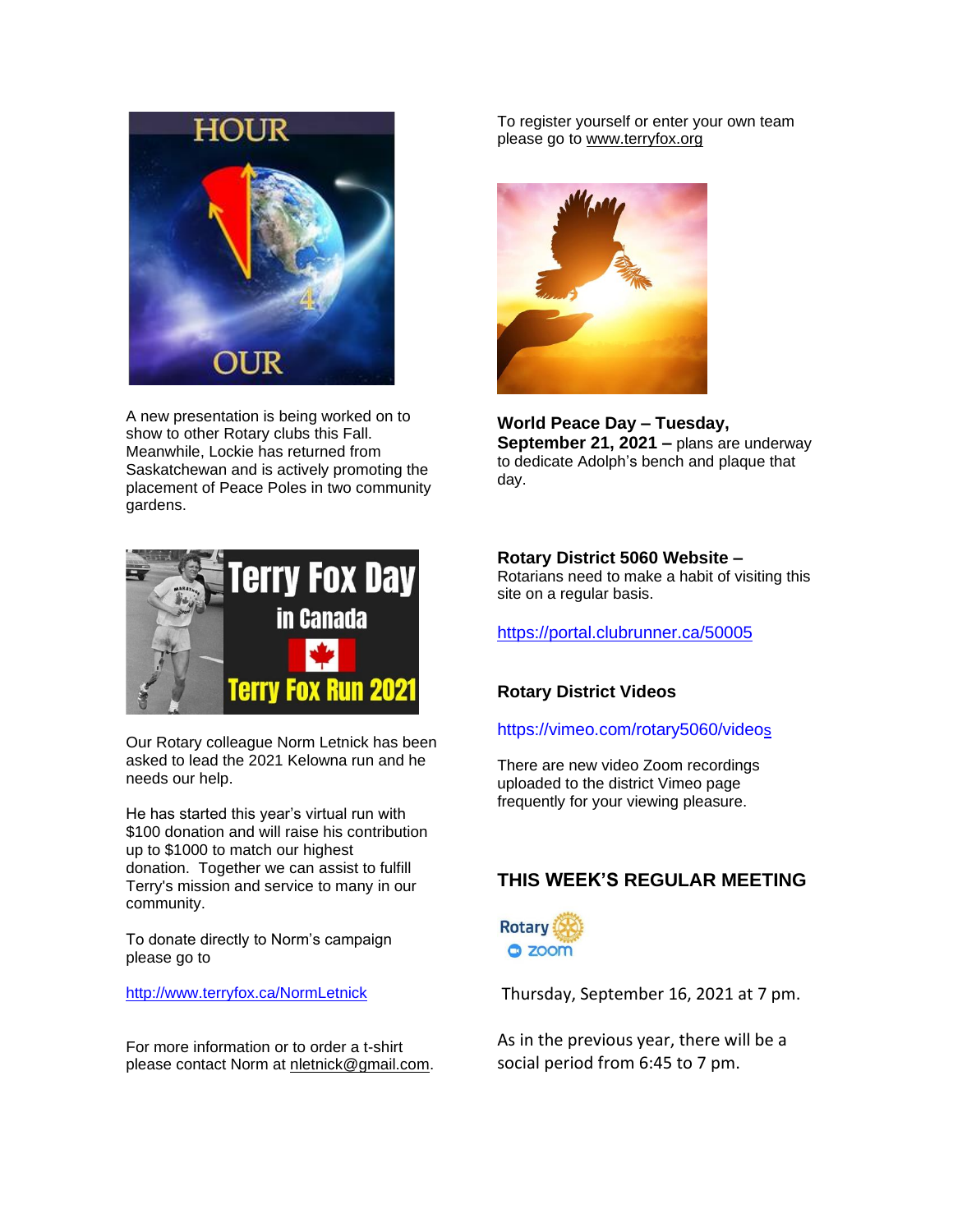

**NOW THEY WANT ME TO PAY IT BACK!** 

| Rabbit jump  | <b>Turtles do</b>  |
|--------------|--------------------|
| & live for 8 | nothing & they     |
| years        | live for 150 years |
|              |                    |



Moral:-Laziness is the key



# **HUMOUR GUEST SPEAKER**

The guest speaker for this week had to cancel and has been re-scheduled for October.

# **GALLERY**

Another German artist, Christian "Tigaer" Hecker. He has an excellent website you should visit and perhaps purchase a copy of his book.

### [www.tigaer-design.com](http://www.tigaer-design.com/)

Some of his macro photography of rain drops on flowers



*Captured beauty\_WP VI*



*Captured Beauty\_WP VIII*